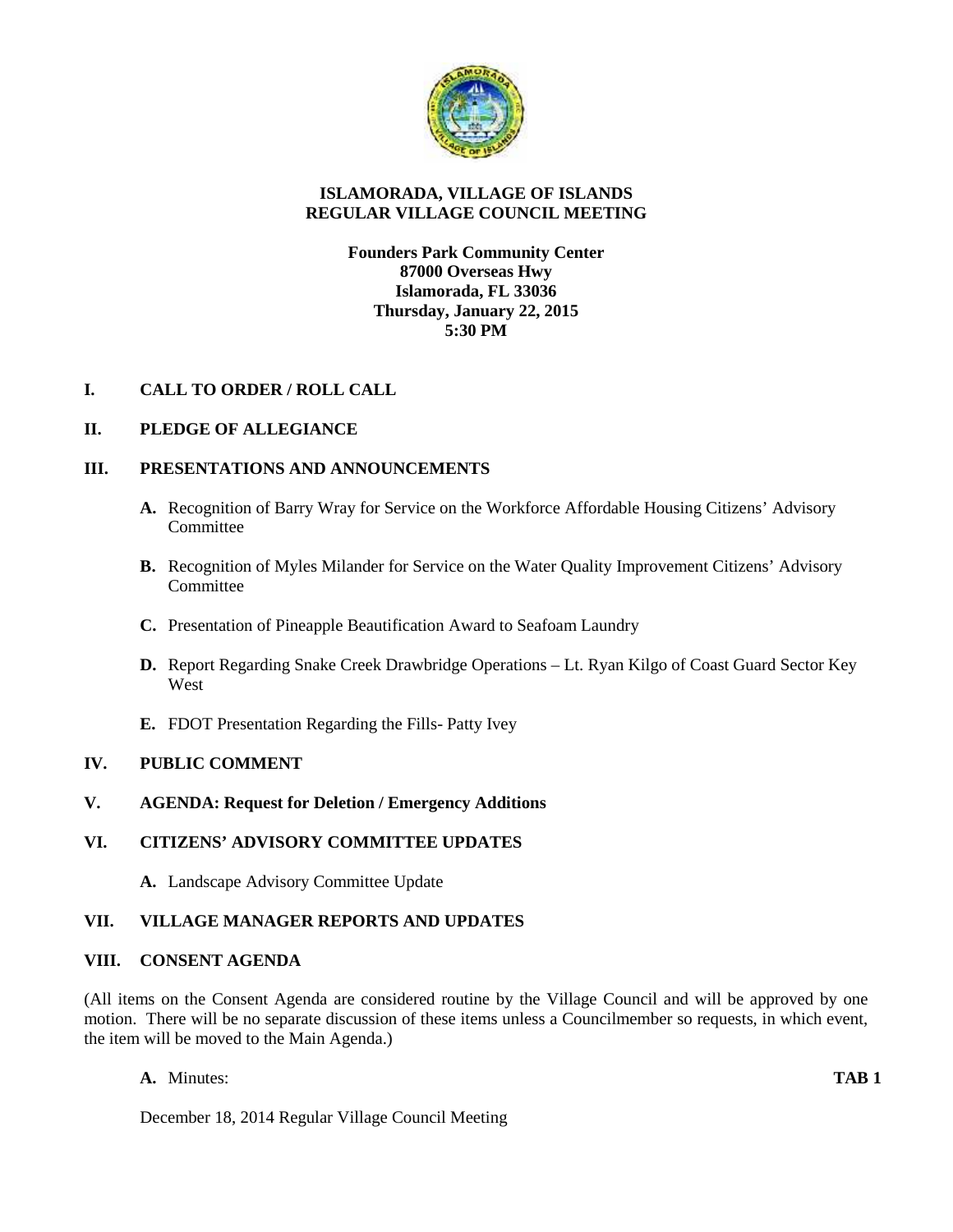#### **IX. WASTEWATER MATTERS**

**A.** Wastewater Project Update **TAB 2**

### **X. ORDINANCES**

**A.** Second Reading -Ordinance Amending the Land Development Regulations to Amend **TAB 3** Transfer of Development Rights (TDRS)

**AN ORDINANCE OF ISLAMORADA, VILLAGE OF ISLANDS, FLORIDA, AMENDING CHAPTER 30 "LAND DEVELOPMENT REGULATIONS," ARTICLE IV "ADMINISTRATIVE PROCEDURES," DIVISION 12 "TRANSFER OF DEVELOPMENT RIGHTS," OF THE VILLAGE CODE OF ORDINANCES TO PERMIT THE TRANSFER OF APPROVED TRANSFERABLE ROGO EXEMPTION (TRE) CERTIFICATES TO APPROVED RECEIVER SITES; PROVIDING FOR THE REPEAL OF ALL CODE PROVISIONS AND ORDINANCES INCONSISTENT WITH THE PROVISIONS OF THIS ORDINANCE; PROVIDING FOR SEVERABILITY; PROVIDING FOR INCLUSION IN THE CODE; PROVIDING FOR THE TRANSMITTAL OF THIS ORDINANCE TO THE STATE DEPARTMENT OF ECONOMIC OPPORTUNITY; AND PROVIDING FOR AN EFFECTIVE DATE UPON THE APPROVAL OF THIS ORDINANCE BY THE STATE DEPARTMENT OF ECONOMIC OPPORTUNITY**

#### **XI. QUASI-JUDICIAL**

A. Application for Administrative Relief (AR 15-02) for Boy Scouts of America Florida High **TAB 4** Adventure Sea Base

**A RESOLUTION OF THE VILLAGE COUNCIL OF ISLAMORADA, VILLAGE OF ISLANDS, FLORIDA, CONSIDERING THE REQUEST OF BOY SCOUTS OF AMERICA FLORIDA HIGH ADVENTURE SEA BASE, FOR ADMINISTRATIVE RELIEF FROM THE VILLAGE BUILDING PERMIT ALLOCATION SYSTEM (BPAS) FOR PROPERTY LOCATED AT 73880 OVERSEAS HIGHWAY LOWER MATECUMBE KEY, AS LEGALLY DESCRIBED IN EXHIBIT "A;" AND PROVIDING FOR AN EFFECTIVE DATE**

B. Application for Administrative Relief (AR 15-03) for Boy Scouts of America Florida High **TAB 5** Adventure Sea Base

**A RESOLUTION OF THE VILLAGE COUNCIL OF ISLAMORADA, VILLAGE OF ISLANDS, FLORIDA, CONSIDERING THE REQUEST OF BOY SCOUTS OF AMERICA FLORIDA HIGH ADVENTURE SEA BASE, FOR ADMINISTRATIVE RELIEF FROM THE VILLAGE BUILDING PERMIT ALLOCATION SYSTEM (BPAS) FOR PROPERTY LOCATED AT 73900 OVERSEAS HIGHWAY LOWER MATECUMBE KEY, AS LEGALLY DESCRIBED IN EXHIBIT "A;" AND PROVIDING FOR AN EFFECTIVE DATE**

C. Application for Administrative Relief (AR 15-04) for Boy Scouts of America Florida High **TAB 6** Adventure Sea Base

## **A RESOLUTION OF THE VILLAGE COUNCIL OF ISLAMORADA, VILLAGE OF ISLANDS, FLORIDA, CONSIDERING THE REQUEST OF BOY SCOUTS OF AMERICA FLORIDA HIGH ADVENTURE SEA BASE, FOR ADMINISTRATIVE**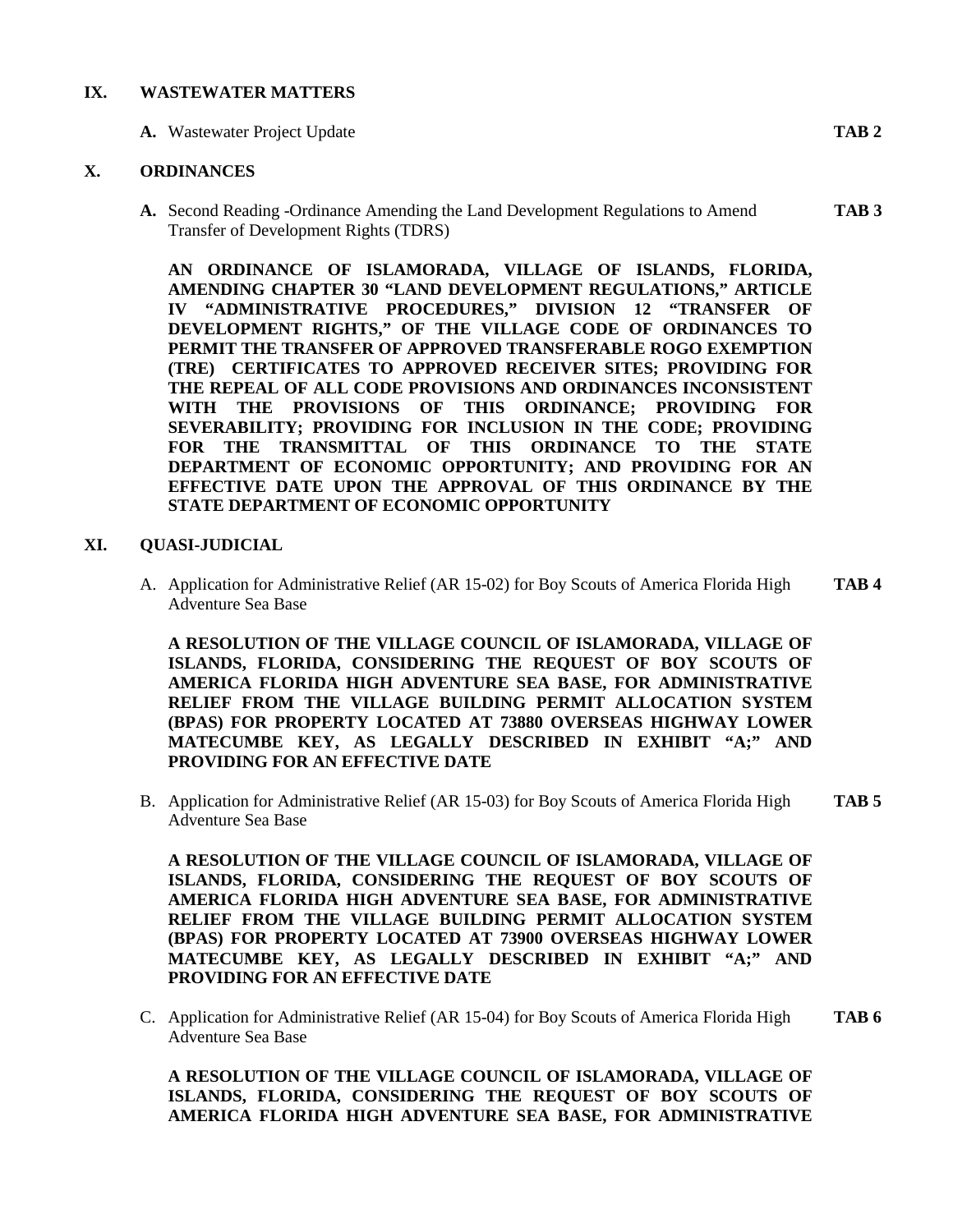**RELIEF FROM THE VILLAGE BUILDING PERMIT ALLOCATION SYSTEM (BPAS) FOR PROPERTY LOCATED AT 73920 OVERSEAS HIGHWAY LOWER MATECUMBE KEY, AS LEGALLY DESCRIBED IN EXHIBIT "A;" AND PROVIDING FOR AN EFFECTIVE DATE**

**D.** Application for Administrative Relief (AR 15-05) for Boy Scouts of America Florida High **TAB 7** Adventure Sea Base

**A RESOLUTION OF THE VILLAGE COUNCIL OF ISLAMORADA, VILLAGE OF ISLANDS, FLORIDA, CONSIDERING THE REQUEST OF BOY SCOUTS OF AMERICA FLORIDA HIGH ADVENTURE SEA BASE, FOR ADMINISTRATIVE RELIEF FROM THE VILLAGE BUILDING PERMIT ALLOCATION SYSTEM (BPAS) FOR PROPERTY LOCATED AT 73922 OVERSEAS HIGHWAY LOWER MATECUMBE KEY, AS LEGALLY DESCRIBED IN EXHIBIT "A;" AND PROVIDING FOR AN EFFECTIVE DATE**

**E.** Future Land Use Map (FLUM) Amendment (FLRZ-14-05) for a Property Located at 85301 **TAB 8** Overseas Highway

**AN ORDINANCE OF ISLAMORADA, VILLAGE OF ISLANDS, FLORIDA, CONSIDERING THE REQUEST BY CASTAWAYS OF FLORIDA, LLC TO AMEND THE VILLAGE'S** *FUTURE LAND USE MAP* **FROM RESIDENTIAL MEDIUM (RM) TO MIXED USE (MU) FOR PROPERTY LOCATED AT 85301 OVERSEAS HIGHWAY, AT APPROXIMATELY MILE MARKER 85.5, WITH REAL ESTATE NUMBER 00405370-000000, AS LEGALLY DESCRIBED IN EXHIBIT "A"; PROVIDING FOR THE TRANSMITTAL OF THIS ORDINANCE TO THE STATE DEPARTMENT OF ECONOMIC OPPORTUNITY; AND PROVIDING FOR AN EFFECTIVE DATE UPON THE APPROVAL OF THIS ORDINANCE BY THE STATE DEPARTMENT OF ECONOMIC OPPORTUNITY**

**F.** Zoning Amendment (FLRZ-14-05) for a Property Located at 85301 Overseas Highway **TAB 9**

**AN ORDINANCE OF ISLAMORADA, VILLAGE OF ISLANDS, FLORIDA, CONSIDERING THE REQUEST BY CASTAWAYS OF FLORIDA, LLC TO AMEND THE** *OFFICIAL ZONING MAP* **FROM RESIDENTIAL SINGLE-FAMILY (R1) TO HIGHWAY COMMERCIAL (HC) FOR PROPERTY LOCATED AT 85301 OVERSEAS HIGHWAY, AT APPROXIMATELY MILE MARKER 85.5, WITH REAL ESTATE NUMBER 00405370-000000, AS LEGALLY DESCRIBED IN EXHIBIT "A"; PROVIDING FOR THE TRANSMITTAL OF THIS ORDINANCE TO THE STATE DEPARTMENT OF ECONOMIC OPPORTUNITY; AND PROVIDING FOR AN EFFECTIVE DATE UPON THE APPROVAL OF THIS ORDINANCE BY THE STATE DEPARTMENT OF ECONOMIC OPPORTUNITY**

### **XII. RESOLUTIONS**

**A.** Resolution Approving Amendment No. 1 to the Florida Department of Environmental **TAB 10** Protection State Financial Assistance Agreement Pursuant to Line Items 1626A and 1672 of the 2014-2015 General Appropriations Act (Mayfield Grant)

**A RESOLUTION OF THE VILLAGE COUNCIL OF ISLAMORADA, VILLAGE OF ISLANDS, FLORIDA APPROVING AMENDMENT NO. 1 TO THE STATE FINANCIAL ASSISTANCE, DEP AGREEMENT NO. LP44050 (MAYFIELD GRANT), BETWEEN THE VILLAGE AND THE STATE OF FLORIDA DEPARTMENT OF ENVIRONMENTAL PROTECTION, PURSUANT TO LINE**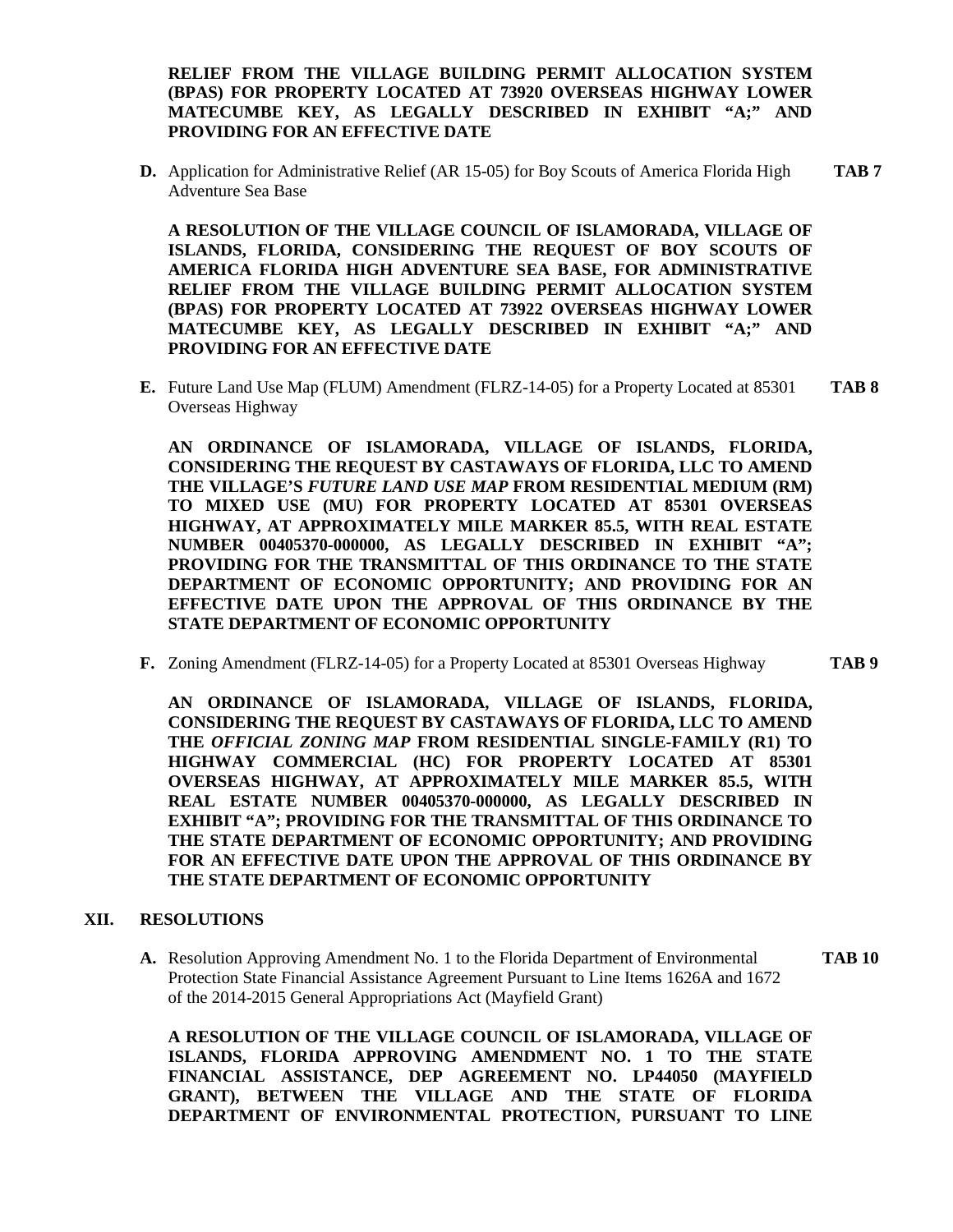**ITEMS 1626A AND 1672 OF THE 2014-2015 GENERAL APPROPRIATIONS ACT; PROVIDING FOR EXECUTION OF AMENDMENT NO. 1; PROVIDING FOR AUTHORITY OF VILLAGE OFFICIALS; AUTHORIZING EXPENDITURE OF BUDGETED FUNDS; AND PROVIDING FOR AN EFFECTIVE DATE**

**B.** Resolution Approving Agreement Between Islamorada, Village of Islands, and Government **TAB 11** Services Group, Inc. for CDBG Program Administration Services

**A RESOLUTION OF THE VILLAGE COUNCIL OF ISLAMORADA, VILLAGE OF ISLANDS, FLORIDA, APPROVING THE AGREEMENT BETWEEN ISLAMORADA, VILLAGE OF ISLANDS, AND GOVERNMENT SERVICES GROUP, INC., FOR CDBG PROGRAM ADMINISTRATION SERVICES; AUTHORIZING THE VILLAGE MANAGER TO EXECUTE THE AGREEMENT; AUTHORIZING THE VILLAGE MANAGER TO EXPEND BUDGETED FUNDS; APPROVING A BUDGET AMENDMENT; AND PROVIDING FOR AN EFFECTIVE DATE**

**C.** Resolution Supporting the Proposed Florida Fish and Wildlife/Florida Department of **TAB 12** Environmental Protection Shoreline Stabilization and Improved Boat Ramp at Indian Key Fill

**A RESOLUTION OF THE VILLAGE COUNCIL OF ISLAMORADA, VILLAGE OF ISLANDS, FLORIDA EXPRESSING SUPPORT FOR THE FLORIDA FISH AND WILDLIFE CONSERVATION COMMISSION AND FLORIDA DEPARTMENT OF ENVIRONMENTAL PROTECTION SHORELINE STABILIZATION AND IMPROVED BOAT RAMP PROJECT ON INDIAN KEY FILL; REQUESTING THE FLORIDA FISH AND WILDLIFE CONSERVATION COMMISSION AND FLORIDA DEPARTMENT OF ENVIRONMENTAL PROTECTION TO MOVE FORWARD WITH THE SHORELINE STABILIZATION AND IMPROVED BOAT RAMP ON INDIAN KEY FILL; PROVIDING FOR TRANSMITTAL; AND PROVIDING FOR AN EFFECTIVE DATE**

**D.** Resolution Approving Selection of Engineering and Architectural Services Firms **TAB 13**

**A RESOLUTION OF THE VILLAGE COUNCIL OF ISLAMORADA, VILLAGE OF ISLANDS, FLORIDA APPROVING THE FINAL RANKING AND RECOMMENDATIONS OF THE RFQ 14-02 REVIEW COMMITTEE FOR ENGINEERING AND ARCHITECTURAL SERVICES; AUTHORIZING THE VILLAGE MANAGER AND VILLAGE ATTORNEY TO NEGOTIATE NON- EXCLUSIVE CONTINUING SERVICES AGREEMENTS FOR THE REQUESTED SERVICES; AND PROVIDING FOR AN EFFECTIVE DATE**

**E.** Resolution Amending the Building Permit Fee Schedule **TAB 14**

## **A RESOLUTION OF THE VILLAGE COUNCIL OF ISLAMORADA, VILLAGE OF ISLANDS, FLORIDA AMENDING RESOLUTION NO. 11-10-88 TO PROVIDE FEES FOR A-FRAME SIGNS; AND PROVIDING FOR AN EFFECTIVE DATE**

**F.** Resolution Approving the Agreement Between Florida Department of Transportation and **TAB 15** Islamorada, Village of Islands, to Realign a Portion of the Florida Keys Overseas Heritage Trail

## **A RESOLUTION OF THE VILLAGE COUNCIL OF ISLAMORADA, VILLAGE OF ISLANDS, FLORIDA APPROVING THE AGREEMENT BETWEEN THE**